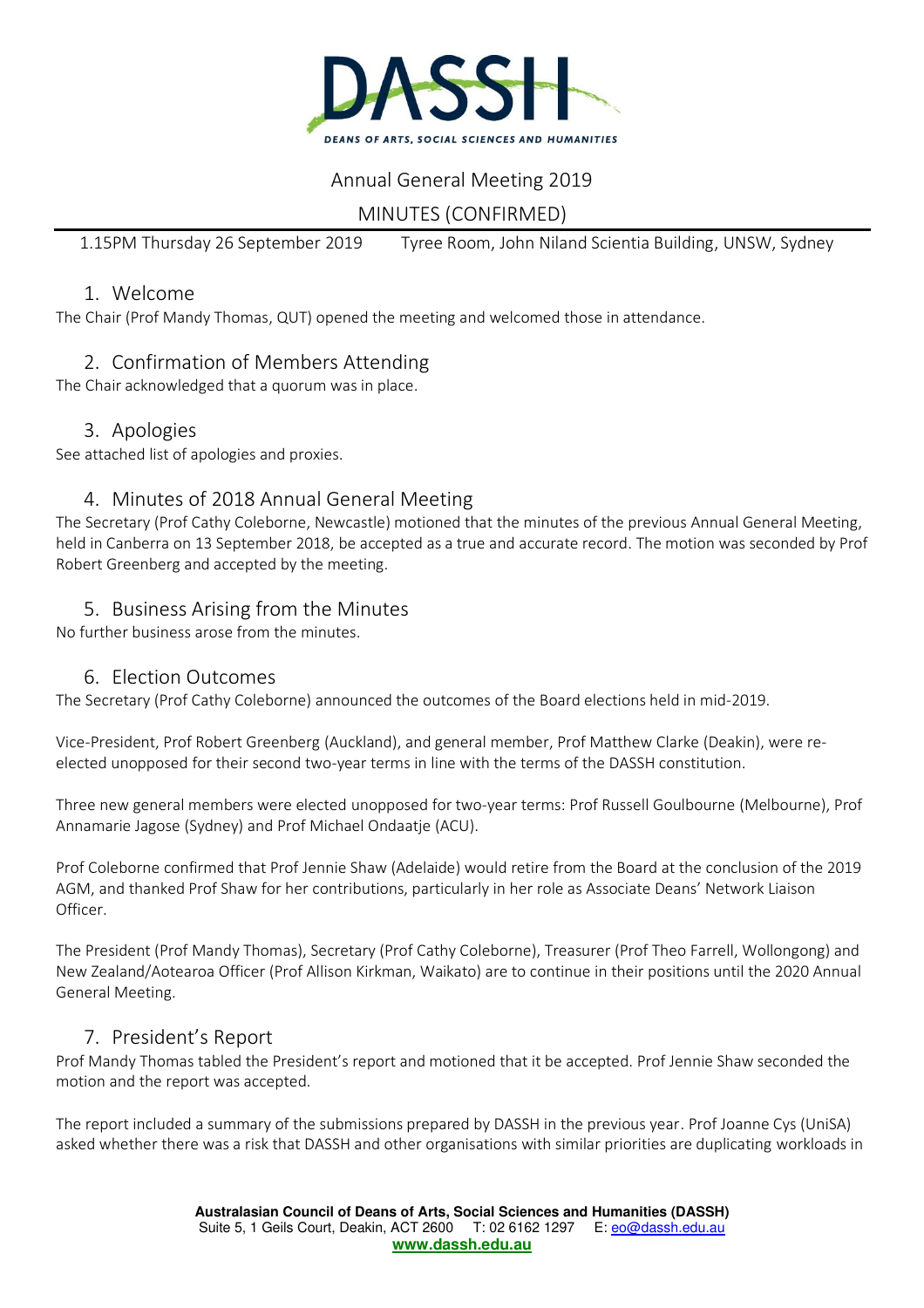

preparing separate submissions. Prof Cathy Coleborne agreed that this is a risk, and that DASSH is taking action to improve its relations with such organisations in order to better coordinate advocacy activities.

## 8. Secretary's Report

Prof Cathy Coleborne tabled the Secretary's report and motioned that it be accepted. Prof Allison Kirkman seconded the motion, and the report was accepted.

In response to the Secretary's report, A/Prof Carol Hayes (ANU) suggested that DASSH devise a system by which former deans (i.e. those that have retired or been promoted) can continue their relationships with DAASH. Such 'honorary' members could be drawn upon in advisory roles and contribute to advocacy activities. The Board Members present agreed to explore the suggestion further and update members as and when appropriate.

#### 9. Treasurer's Report

Professor Theo Farrell tabled the Treasurer's report, including the Statement of Accounts and Auditor's report, and motioned that they be accepted. Prof Cathy Coleborne seconded the motion, and the reports were accepted.

It was suggested that funds from the budget surplus could be used to provide support to mid-career researchers, as academics at that stage of their careers face unique challenges and are often not well catered for by programs offered by universities and other organisations. Prof Farrell agreed that there is a need to increase the career development opportunities available to mid-career researchers but did not believe that DASSH possessed the funds required to implement an effective program. Instead, Prof Farrell suggested that DASSH could have a greater impact through its advocacy activities. Furthermore, it may be possible to involve mid-career researchers directly in relevant activities.

### 10. New Zealand/Aotearoa Member's Report

Prof Allison Kirkman tabled the New Zealand/Aotearoa Member's report and motioned that it be accepted. Prof Jennie Shaw seconded the motion, and the report was accepted.

### 11.Associate Deans' Network Liaison Officer's Report

Prof Jennie Shaw tabled the Associate Deans' Network Liaison Officer's report and motioned that it be accepted. Prof Joanne Cys seconded the motion, and the report was accepted.

Prof Shaw expressed her thanks to outgoing Associate Dean (Learning and Teaching) Network Convenor, Prof Jill Lawrence (USQ) and outgoing Associate Dean (Research) Network Convenor, Prof Alan McKee (UTS), noting that both were very active and effective during their tenures. Prof Lawrence is succeeded by Prof Gavin Sade (QUT), and Prof McKee by A/Prof Grayson Cooke (SCU). Prof Sade and A/Prof Cooke were elected unopposed in mid-2019 and assume their roles at the conclusion of the 2019 Annual General Meeting. Prof Susan Oguro continues as Associate Dean (International) Network Convenor until the 2020 Annual General Meeting.

The Associate Deans' Networks for Learning and Teaching and Research held meetings on the day prior to the formal commencement of the 2019 DASSH Conference, and Prof Shaw expressed gratitude to University of New South Wales Associate Deans, Prof Cath Ellis and Prof Lisa Ford for their assistance in coordinating those meetings. The Associate Dean (International) Network did not hold a meeting prior to the DASSH 2019 Conference due to a combination of extensive travel obligations of Associate Deans (International) and the unavailability of the Network Convenor.

Prof Theo Farrell indicated his thanks to the Associate Deans' (Research) Network for the assistance they provided in advance of his appearance at the Australian Financial Review Higher Education Summit in August and emphasised the value of the contributions all three networks could make to DASSH.